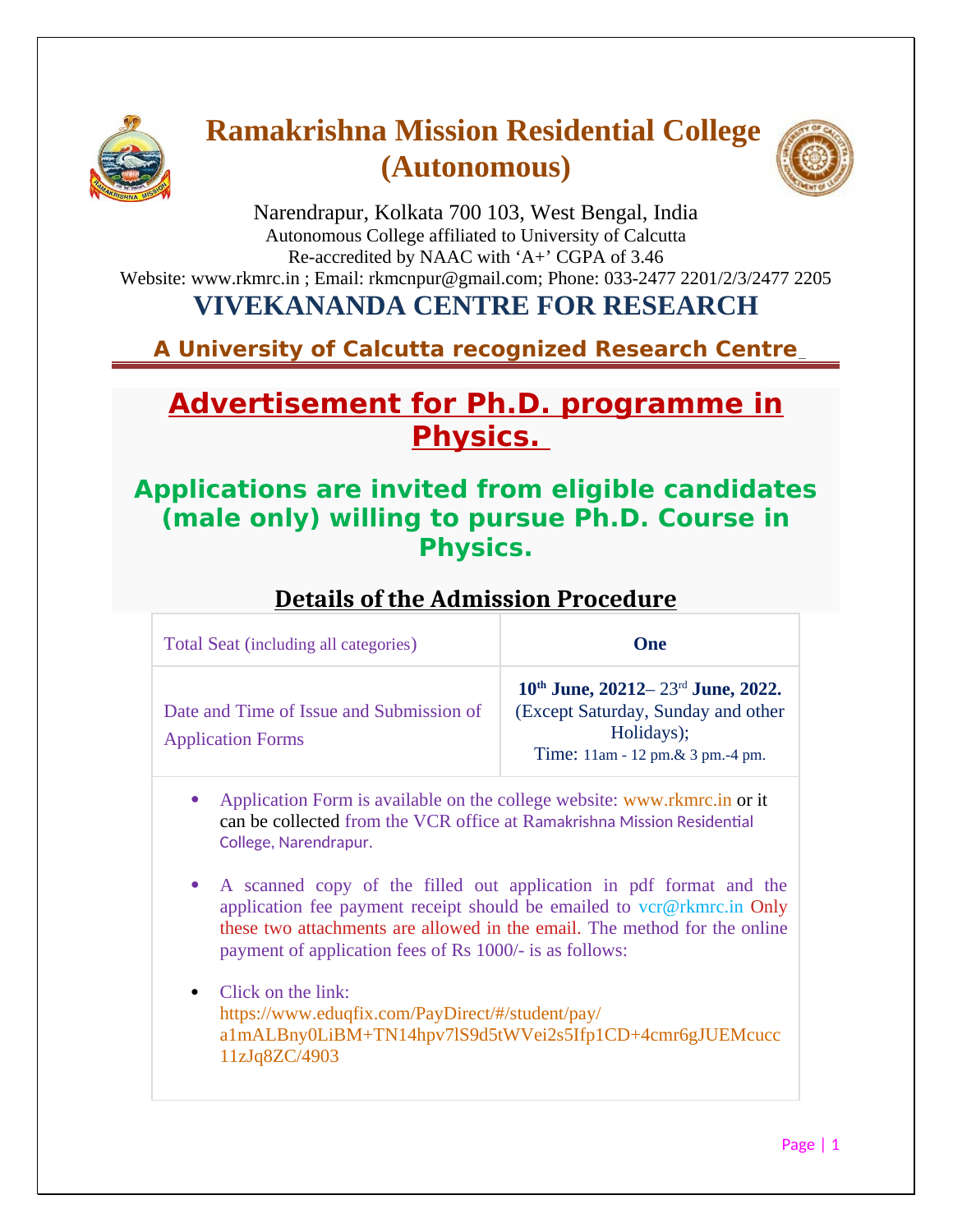| After you click the link, please choose <b>Application Fee</b> under the 'Select<br>the Option' then enter your mobile no., complete the recaptcha code and<br>click on Search button.  |                                                                            |  |  |
|-----------------------------------------------------------------------------------------------------------------------------------------------------------------------------------------|----------------------------------------------------------------------------|--|--|
| A new user will be asked to fill a form. Choose <b>PhD</b> under 'Programme'<br>$\bullet$<br>and type Physics under 'Subject'. After filling out your email click the<br>submit button. |                                                                            |  |  |
| • Put a tick mark on the left-most box (next to the $+$ sign) on the Application<br>Fee row and enter Rs.1000 in the rightmost field, then proceed for<br>payment.                      |                                                                            |  |  |
| Download the receipt after the payment and email it to us along with your<br>$\bullet$<br>application.                                                                                  |                                                                            |  |  |
| (for any information, contact: Dr. Amal Sarkar (Email: amal.iitb@gmail.com)                                                                                                             |                                                                            |  |  |
| Date of Research Entrance Test (RET)                                                                                                                                                    | 29 <sup>th</sup> June 2022, Wednesday,<br>$2:30$ pm $-5$ pm.               |  |  |
| Date of Publication of Result of RET -<br>Written                                                                                                                                       | $1st$ July 2022 Friday, 10 am.<br>(please see website for further details) |  |  |
| Date of Viva-voce                                                                                                                                                                       | 5 <sup>th</sup> July 2022, Tuesday, 11am.                                  |  |  |

*Reservation :* As per Government rules

*Eligibility :* 55% marks in Master's Degree in Physics or Electronics in Science, Engineering or Technology from a UGC recognized University / Institution. [5% relaxation for reserved categories]

#### *Procedure of Admission:*

- 1. Candidates have to appear in a Research Entrance Test (RET) and/or Viva-voce.
- 2. There will be 1 paper at the Research Entrance Test (RET-VCR) Syllabus, Squestion paper pattern, marking system will be same as CSIR-NET(Full marks 200)